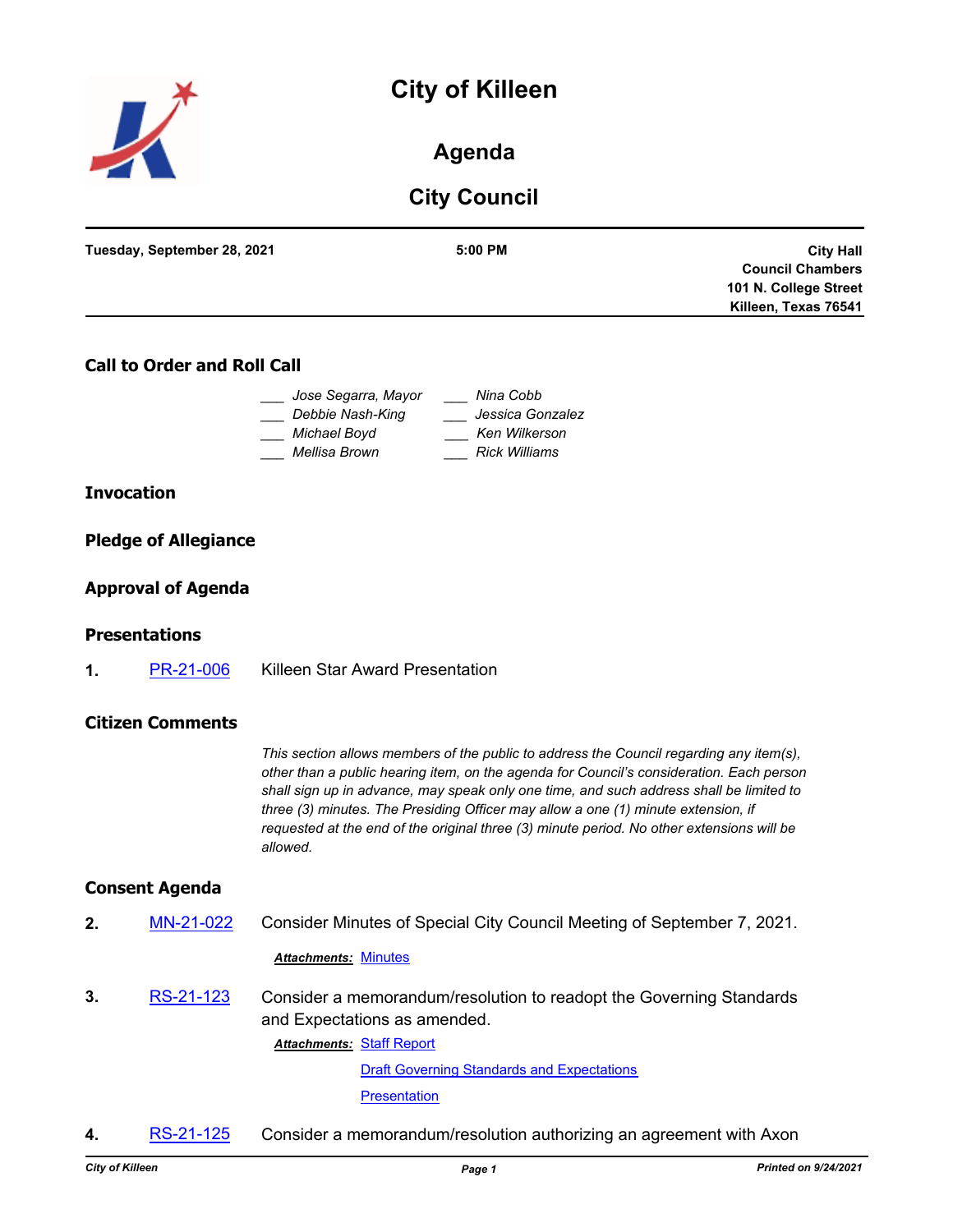Enterprise, Inc. through Buyboard (contract #603-20) for the purchase of TASERS in an amount not to exceed \$170,000.00 per year, through fiscal year 2031.

**Attachments: [Staff Report](http://killeen.legistar.com/gateway.aspx?M=F&ID=6f245acb-bc86-4348-9d74-20cd43d2fabb.pdf) [Quote](http://killeen.legistar.com/gateway.aspx?M=F&ID=2436dd83-f104-42be-9a67-afa6ef300d5a.pdf) [Agreement](http://killeen.legistar.com/gateway.aspx?M=F&ID=29762cf1-c196-4519-ad5d-1699f16fe9b8.pdf)** [Certificate of Interested Parties Exemption](http://killeen.legistar.com/gateway.aspx?M=F&ID=b921eaa6-e6ef-4684-a707-9c5015a2e3f0.pdf) **[Presentation](http://killeen.legistar.com/gateway.aspx?M=F&ID=03e067e1-c519-43cd-a7d7-89197b2cfb3d.pdf)** 

**5.** [OR-21-021](http://killeen.legistar.com/gateway.aspx?m=l&id=/matter.aspx?key=5689) Consider an ordinance amending the number of authorized civil service positions for the Killeen Fire Department.

**Attachments: [Staff Report](http://killeen.legistar.com/gateway.aspx?M=F&ID=4b49fa20-21ec-47e6-8321-64396ba415a9.pdf)** 

**[Ordinance](http://killeen.legistar.com/gateway.aspx?M=F&ID=da01c852-783c-4bad-9e15-6e705a9e7199.pdf)** 

**[Presentation](http://killeen.legistar.com/gateway.aspx?M=F&ID=ce2c3767-1dd2-4e99-a31d-5a4048518a17.pdf)** 

#### **Resolutions**

**6.** [RS-21-124](http://killeen.legistar.com/gateway.aspx?m=l&id=/matter.aspx?key=5662) Consider a memorandum/resolution appointing members to various citizen boards and commissions. **Attachments: [Staff Report](http://killeen.legistar.com/gateway.aspx?M=F&ID=1e4848bc-a1ef-43a0-9c2d-8dd3aafa6edb.pdf)** 

**[Presentation](http://killeen.legistar.com/gateway.aspx?M=F&ID=b94e6d39-e1e2-4f4e-bf09-15175a8affd0.pdf)** 

**7.** [RS-21-126](http://killeen.legistar.com/gateway.aspx?m=l&id=/matter.aspx?key=5734) Consider a memorandum/resolution appointing Councilmembers to the Animal Advisory Committee subcommittee. **Attachments: [Staff Report](http://killeen.legistar.com/gateway.aspx?M=F&ID=ac3cdb7d-cd1c-43f2-823e-a64bb6314e07.pdf)** 

**[Presentation](http://killeen.legistar.com/gateway.aspx?M=F&ID=3fc19eba-adce-4811-8404-ece4522346c1.pdf)** 

# **Ordinances**

**8.** [OR-21-024](http://killeen.legistar.com/gateway.aspx?m=l&id=/matter.aspx?key=5733) Consider an ordinance amending the Code of Ordinances, Chapter 6, Animals, by reducing the number of citizens appointed to the Animal Advisory Committee.

**Attachments: [Staff Report](http://killeen.legistar.com/gateway.aspx?M=F&ID=7e3c5c2f-5161-4960-a3fd-9566191a128e.pdf)** 

**[Ordinance](http://killeen.legistar.com/gateway.aspx?M=F&ID=41300c9c-c39c-4af1-8b65-b9d1cb583253.pdf)** 

**[Presentation](http://killeen.legistar.com/gateway.aspx?M=F&ID=65310158-9696-415a-a405-28cec3b1ab4f.pdf)** 

#### **Public Hearings**

**9.** [PH-21-053](http://killeen.legistar.com/gateway.aspx?m=l&id=/matter.aspx?key=5639) HOLD a public hearing and consider an ordinance amending the FY 2021 Annual Budget of the City of Killeen to adjust revenue and expenditure accounts in multiple funds.

**Attachments: [Staff Report](http://killeen.legistar.com/gateway.aspx?M=F&ID=de001e57-48b8-40c4-9e9b-452ba27bf5ef.pdf)** 

**[Ordinance](http://killeen.legistar.com/gateway.aspx?M=F&ID=cb81e1bd-bb03-44b1-bc2e-fd8497fef27f.pdf)** 

**[Presentation](http://killeen.legistar.com/gateway.aspx?M=F&ID=6f816fb8-a28c-4a5b-924d-f79d1006dfd7.pdf)**